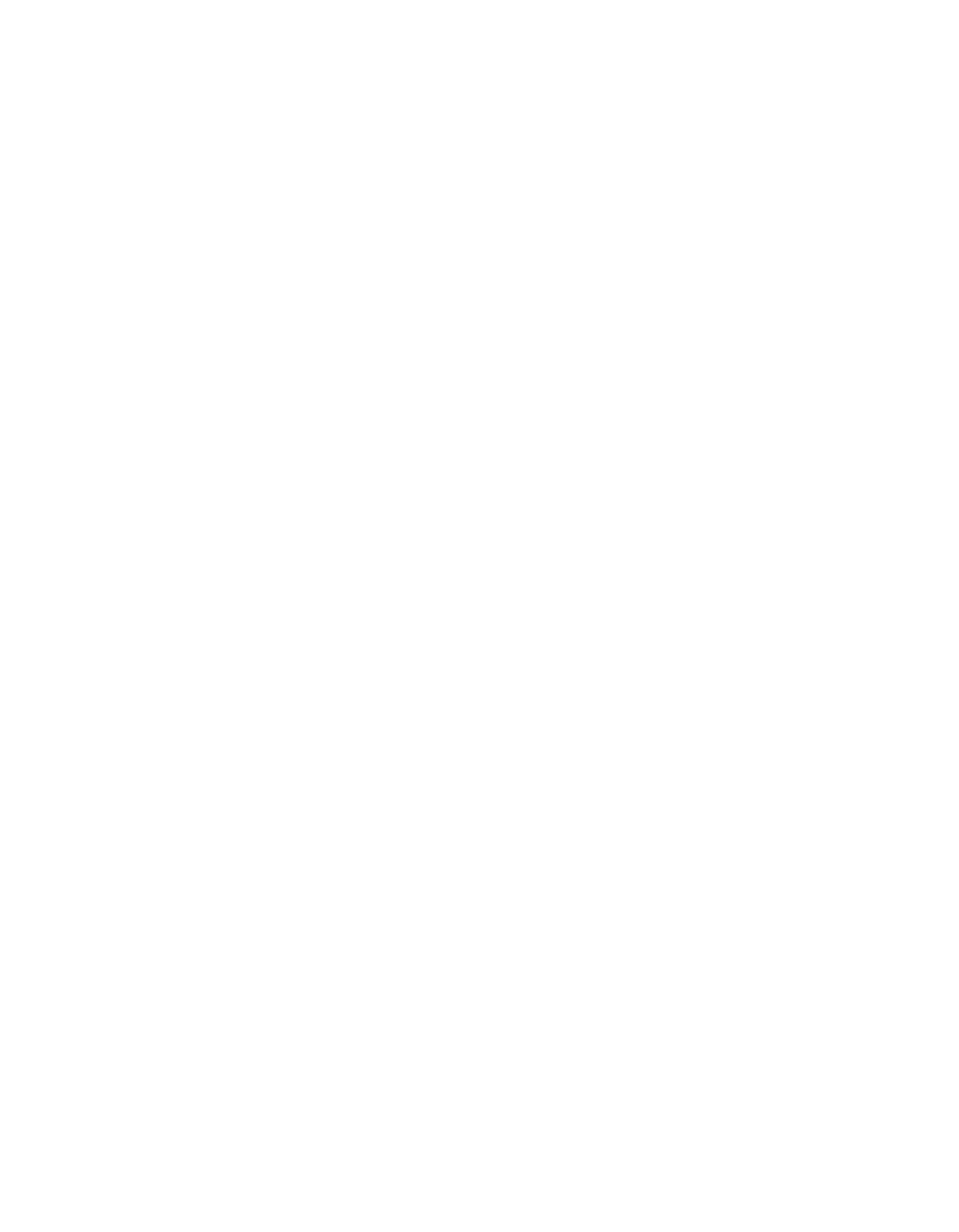# The Living Wage: Beyond Making Ends Meet

#### **Introduction**

The concept of a 'minimum acceptable' standard of living goes beyond being able to afford the necessities, such as food, clothing, and shelter<sup>1</sup>. This standard of living should include the ability to meaningfully participate in society, the opportunity for personal and family development, and freedom from severe financial stress. At the same time, it should reflect needs, not wants. It does not capture the cost of lifestyle, which is the spending to fulfil the desires for an aspirational living standard (Figure 1).

In recent years, many low-wage employees across countries have found it difficult to attain a minimum acceptable living standard. Such development has prompted calls for a living wage – a wage level that could afford such a living standard. This article discusses the motivation of introducing the living wage; the estimation of a representative living wage level for Kuala Lumpur; international experiences in adopting a living wage; and the potential impact on the economy, employers, and employees. While living wage is the standard terminology used in the literature to describe the level of income

*Figure 1: Different Concepts of Living Standard*

The living wage is the wage level that could afford the minimum acceptable living standard



Source: Bank Negara Malaysia

<sup>1</sup> The World Bank calculates the global poverty line based on the costs of basic food, clothing, and shelter.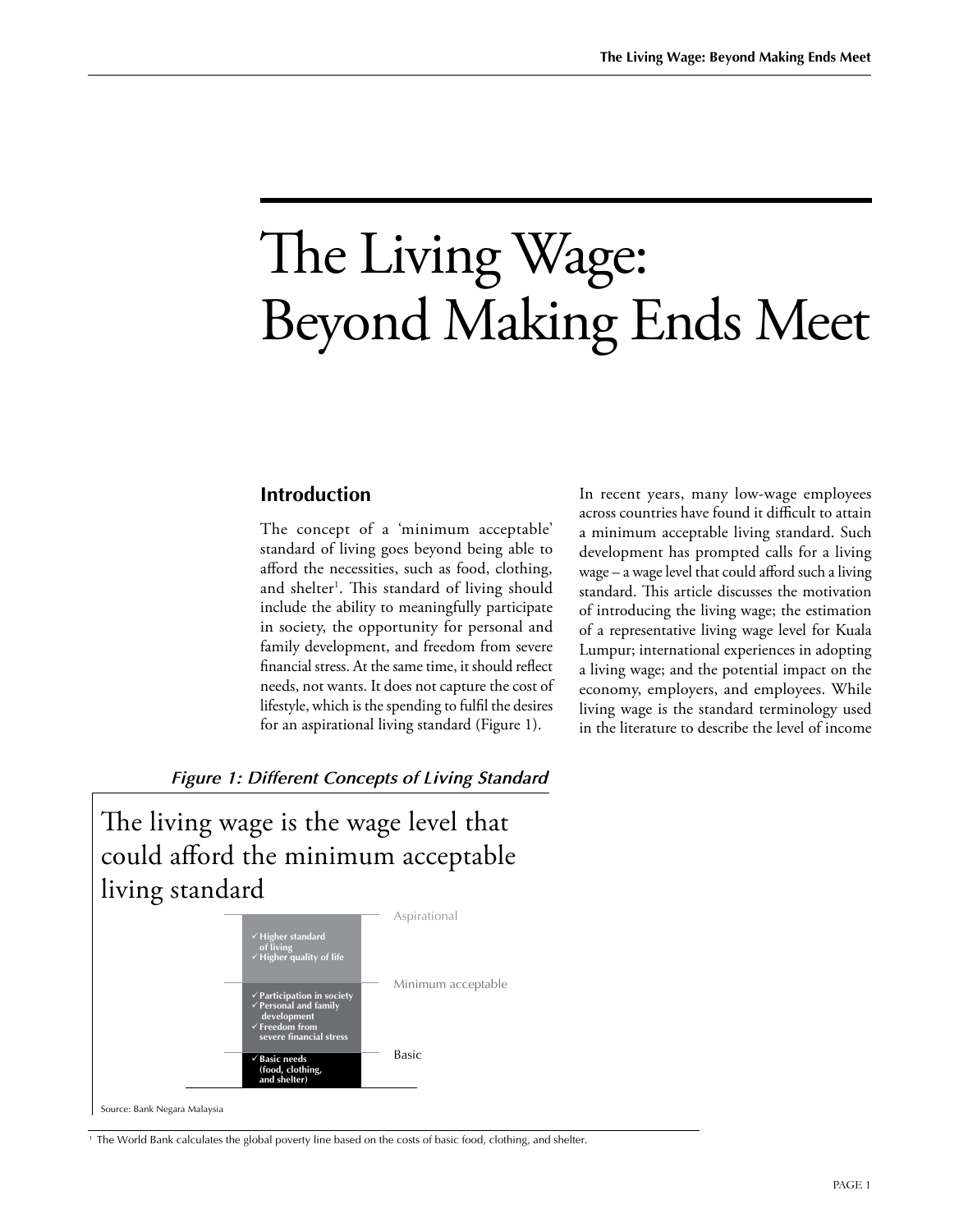needed for a household to afford a minimum acceptable standard of living, in practice, this standard of living could be achieved through various sources of income besides wages, such as non-wage work benefits and social assistance. For simplicity, this article will use the term 'living wage' to mean income from all sources; i.e. from wages, benefits, and other non-wage incomes.

In 2016, a typical family of two working adults and two children in the United States (US) needed to work nearly four full-time minimum wage jobs to earn a living wage (Glasmeier and Nadeau, 2017). In 2017, more than one-fifth of the employees in the United Kingdom (UK) were still earning below the living wage (IHS Markit, 2017).

In Malaysia, the bottom 40% of households by income experienced a notable increase in average monthly income of 6% per year between 2014 and 2016. Yet, this 6% growth did not amount to much because of the low base. In absolute terms, the monthly income for this group grew from RM2,537 to RM2,848, which is equivalent to a small average increase of about RM150 per year relative to other income groups<sup>2</sup>. After accounting for the increase in the cost of living, households in the bottom 40% experienced a 3.8% growth in real income. For some households, especially the ones with additional dependants, the small increase in income may suffice to keep up with the increase in the price of basic necessities but falls short of achieving a minimum acceptable standard of living<sup>3</sup>.

As Malaysia moves closer towards becoming a high-income nation, it is timely to aspire for all citizens to attain at least a minimum acceptable living standard. The provision of a living wage can be a step towards that goal. Using the living wage as a benchmark to assess the adequacy of current wages and social assistance, international experiences suggest that it has the potential to inform, challenge, and enhance policies towards the goal of achieving a minimum acceptable living standard. As such, a significant amount of consideration is needed in calculating a representative living wage level.

#### **The motivations for a living wage**

A range of market imperfections, such as unequal market power and labour immobility, may depress wages in favour of large employers. Support for a living wage was particularly strong during the British Industrial Revolution in the 18th century, in response to the low pay and bad working conditions for manual workers. The more recent calls for a living wage over the past two decades reflect renewed efforts to enable workers to afford a minimum acceptable standard of living, amid a large number of underpaid full-time workers seeking social assistance (International Labour Organization, 2014). An increased concentration of wealth in the hands of those with higher incomes amid robust economic growth, has led to widening inequality in many advanced economies. In these economies, the resultant income inequality was one of the central concerns that motivated the need for a living wage framework.

Modern society recognises that the minimum acceptable living standard is beyond just affording the necessities, but should also provide for social participation and financial security. On social participation, the acceptable minimum includes being able to afford a trip to visit family and friends during festive seasons, and having the ability to occasionally purchase gifts for family members, such as during birthdays or visits. In addition, financial strains should not be a source of persistent stress. Figure 2 summarises some motivations that prompted the advocacy for a living wage in several countries.

Apart from allowing employees to afford a minimum acceptable standard of living, the living wage may also yield positive spillovers to the broader economy. These include reductions in employee turnover rates and improvements in employees' morale and productivity<sup>4</sup>.

<sup>2</sup> The middle 40% of households by income and top 20% experienced an average increase of RM420 per year and RM892 per year respectively. Source: Report of Household Income and Basic Amenities Survey 2016, Department of Statistics, Malaysia.<br><sup>3</sup> For example, the increase in income may not be able to keep up with the increase in expenditure asso in family size.

<sup>&</sup>lt;sup>4</sup> Several studies in the US show that employee turnover rates in firms fell significantly following the implementation of the living<br>wage, resulting in improved productivity (Brenner and Luce, 2005; Reich, Hall and Jacob also finds that paying the living wage raised employees' morale and boosted productivity (Brenner and Luce, 2005).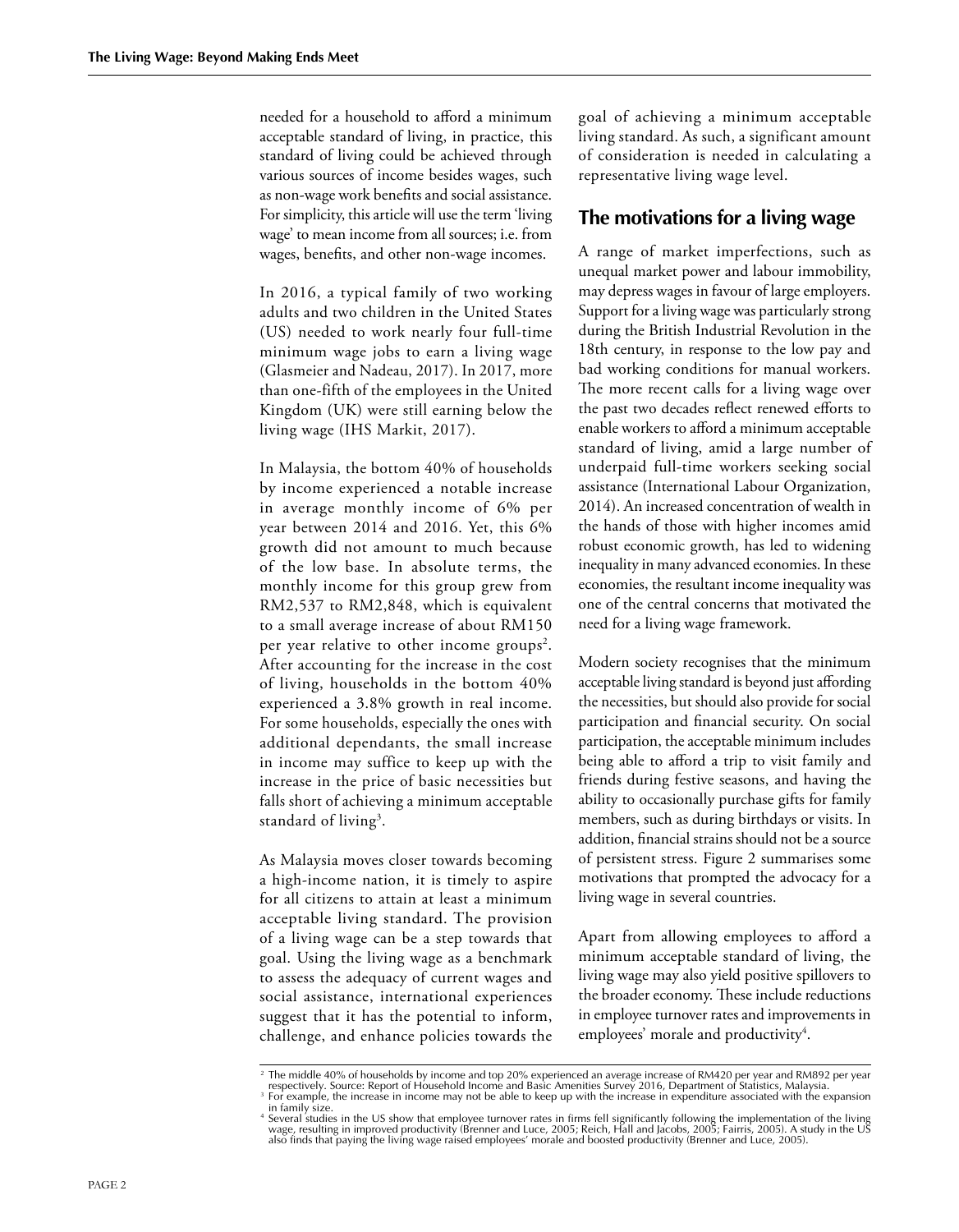*Figure 2: Motivations for a Living Wage in Canada, New Zealand and the United Kingdom* 

The minimum acceptable living standard should also provide for social participation and financial security

| Canada                                                                                                                | <b>New Zealand</b>                                                                                                                      | <b>United Kingdom</b>                                                                                                                            |
|-----------------------------------------------------------------------------------------------------------------------|-----------------------------------------------------------------------------------------------------------------------------------------|--------------------------------------------------------------------------------------------------------------------------------------------------|
| • Sufficient income to<br>cover reasonable costs<br>• Healthy child<br>development<br>• No severe financial<br>stress | • Ability to pay for the<br>necessities of life<br>• A life with dignity<br>• Participation as an<br>active citizen in<br>the community | • Opportunity to spend<br>more quality time<br>with children<br>• Some savings for an<br>emergency<br>• No concern about<br>affording the basics |

Source: Living Wage Canada; Living Wage New Zealand; and Living Wage Foundation, United Kingdom

# **Differences between a living wage, a minimum wage, and an aspirational income**

In practice, a living wage differs from a minimum wage in several aspects. First, a living wage is typically not a statutory requirement for the economy unlike a minimum wage<sup>5</sup>. Second, a living wage refers not just to the existence of a minimum level of remuneration, but also to a minimum acceptable standard of living (International Labour Organization (ILO), 2014). Therefore, the living wage rates are usually higher than the minimum wage rate, especially when the latter has been less frequently updated in line with living cost increases. Third, while the determination of a living wage is based primarily on cost of living concerns, the minimum wage may consider additional factors given that it is a legislated requirement, such as its effect on employment and job creation (ILO, 2014).

In terms of affording a certain standard of living, the living wage is meant to sustain the socially acceptable minimum standard of living, beyond the basic necessities such as food, clothing, and shelter. An aspirational income goes beyond that: it could fulfil a desired lifestyle beyond the socially acceptable minimum, including spending on the latest gadgets or travels abroad.

## **Estimating a representative living wage in Kuala Lumpur**

An important process of developing a living wage framework is estimating a wage level that is representative of a minimum acceptable living standard. While a wide range of methods may be used to estimate the living wage, these methods generally follow a standard approach as outlined in the flowchart (Figure 3). The first step is to ascertain whether there are significant variations in prices and living standards across location and household composition, which would make a case for developing different estimates of a living wage. The next step is to derive a representative basket of goods and services. Information is often drawn from a combination

of publicly recognised standards on basic needs, expert opinion, public feedback, and data on household expenditure. Due to the diversity of households' needs, it is imperative to consult households of different profiles, to ascertain what items are deemed as necessities, and to distinguish these from items that are regarded as aspirational. Public consultations are often undertaken through focus group discussions, as was extensively done in the UK for 11 types of households (Bradshaw et al., 2008).

The next step is to compute the total costs for the representative basket given prevailing price levels. Official price statistics are typically used for this purpose. These estimates and the underlying assumptions would be validated through the

<sup>&</sup>lt;sup>5</sup> The UK government introduced a mandatory National Living Wage, which is a higher minimum wage rate for workers over 25 years old.<br>The rate of the National Living Wage is lower than the estimated Real Living Wage Rate c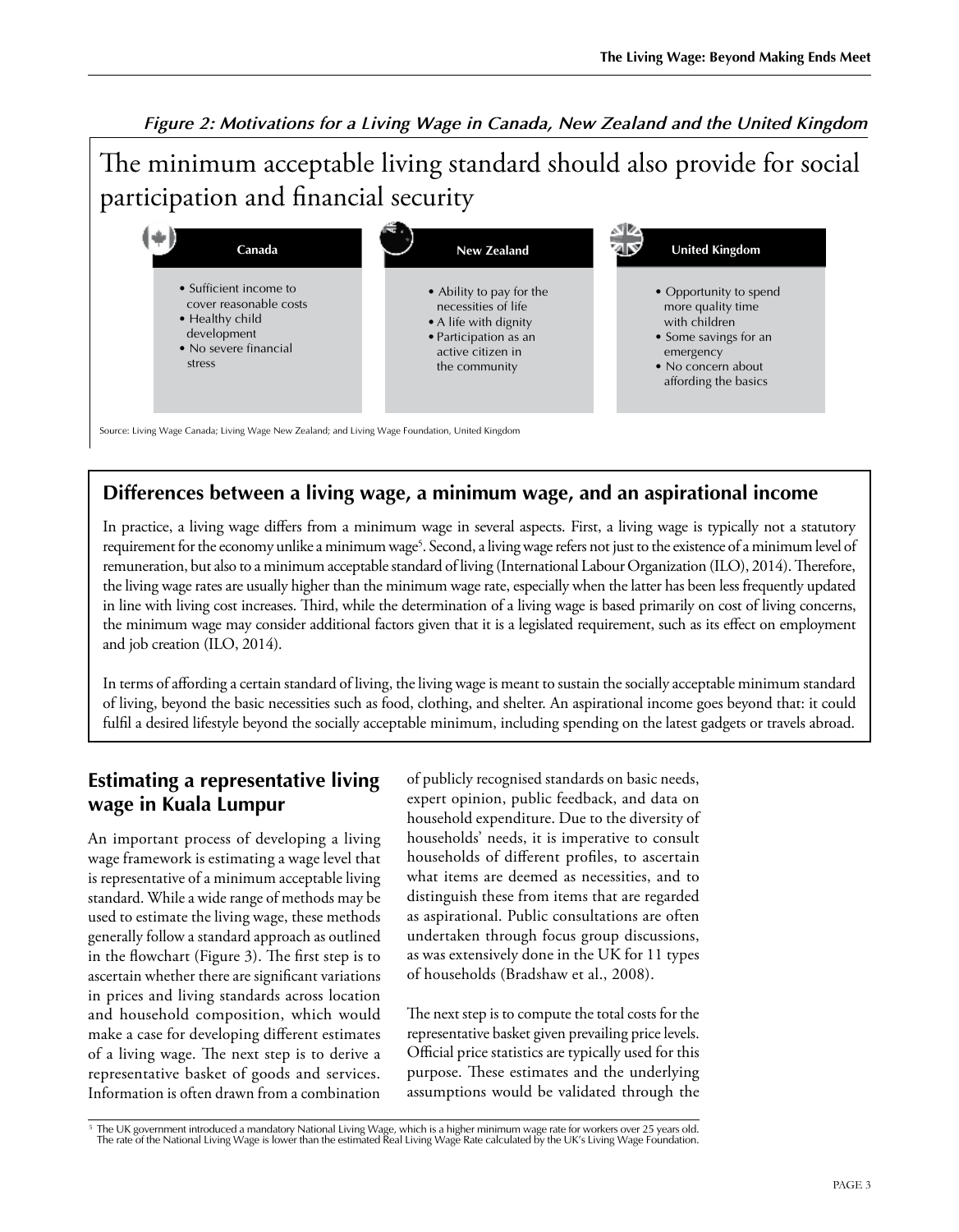#### *Figure 3: A Standard Approach in Calculating a Representative Living Wage*

# The standard approach used to estimate the living wage involves these four steps



Source: Bank Negara Malaysia

focus group discussions. Finally, the living wage estimates are periodically updated to account for inflation. The estimates would also be revisited to consider changes in social norms, given that rising urbanisation could materially influence the composition of households' consumption basket. For instance, in the UK, households have recently indicated the greater difficulty of living near their workplaces due to limited housing options, resulting in an increase in the mileage required to travel to work and for other social activities (Davis, Hill, Hirsch and Padley, 2016).

To derive provisional estimates of a living wage in Kuala Lumpur in 2016, the standard approach is applied using three illustrative household types: single adult, couple without children, and couple with two children. First, a broad representative consumption basket that reflects the average consumption pattern for each type of household in Kuala Lumpur was constructed. Next, the cost of these baskets was estimated using data available from various sources, such as the Department of Statistics Malaysia (DOSM), Ministry of Domestic Trade, Co-operatives and Consumerism (KPDNKK), and the National Property Information Centre (NAPIC). Subsequently, representatives from the three household types were consulted through focus group discussions to identify the basket of goods and services that best reflect their interpretation of a minimum acceptable living standard. They were also asked to estimate the budget required to obtain the representative basket. The internal estimates were validated against findings from the focus group discussions.

Table 1 presents the living wage estimates in Kuala Lumpur, derived based on the specific assumptions and price levels that prevailed at the point of estimation in 2016. The estimates range between RM2,700 and RM 6,500 per month $^6$ . The basket of goods and services includes items that reflect the typical purchases of households in Kuala Lumpur, which are validated through the focus group discussions. Assumptions made include the following:

- Food, housing, and transport constitute the largest expenditure shares in the representative basket for these three household types;
- • Due to the hectic lifestyle in the city, households are assumed to regularly eat out more often in inexpensive eateries. The frequency of eating out falls as the family size grows due to the higher cost involved;
- Single-adult households are assumed to primarily utilise public transportation, while couples are assumed to own an entry-level locally produced car<sup>7</sup>;
- • Allocation is also provided for recreation, such as sport equipment and movies, one inexpensive domestic holiday trip per year, and festive season travel and celebration;
- The estimates also include contributions to the Employees Provident Fund (EPF), income tax payable, and savings that could be used to meet an emergency spending, including an unexpected healthcare bill; and
- • A minimum sum is allocated to education and healthcare as these services are provided nearly free-of-charge by the Government.

There are important caveats to these estimates. The estimates are provisional and subject to further revision as the underlying assumptions and cost estimates are refined. The representative

 $^6$  Households with more than two people are assumed to share some expenses, such as utilities. Thus, the living wage estimates for<br>Iarger households are not multiplicative of the estimate for single-adult households.

<sup>7</sup> An entry-level car is typically small and designed for low-cost operation. An example would be Perodua Axia.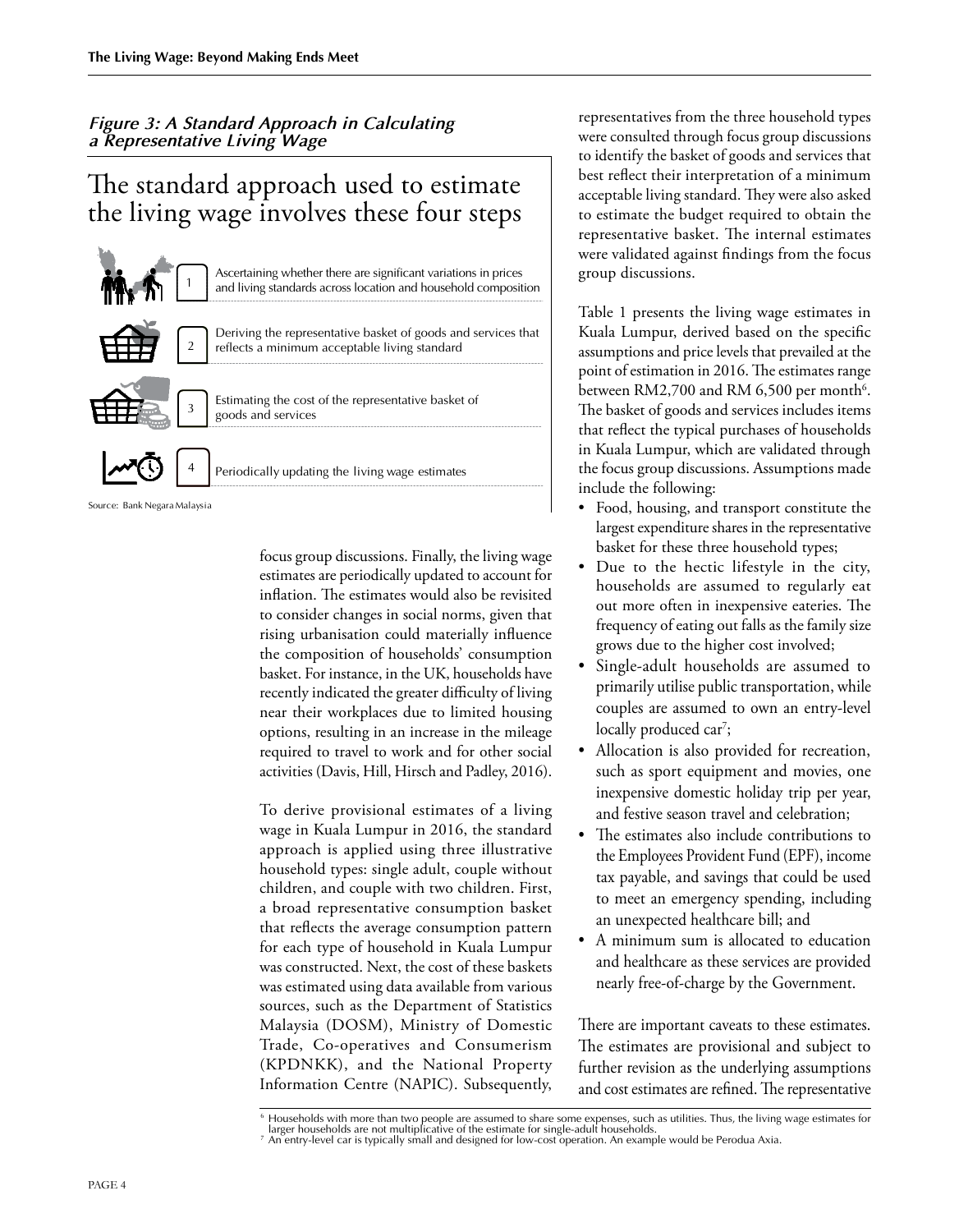| between RM2,700 and RM6,500 per month                                    |                                                                                                                      |                                                                                                                         |                                                                                                                                                                           |  |
|--------------------------------------------------------------------------|----------------------------------------------------------------------------------------------------------------------|-------------------------------------------------------------------------------------------------------------------------|---------------------------------------------------------------------------------------------------------------------------------------------------------------------------|--|
|                                                                          | Single adult                                                                                                         | Couple, without child                                                                                                   | Couple, with two children                                                                                                                                                 |  |
| Estimates of a living wage in<br>Kuala Lumpur (RM/month)                 | 2,700                                                                                                                | 4,500                                                                                                                   | 6,500                                                                                                                                                                     |  |
| Key assumptions on the<br>representative basket of goods<br>and services | Rents a room<br>٠<br>• Eats out more often, cooks<br>occasionally<br>Drives less, uses more public<br>٠<br>transport | Rents a one-bedroom apartment<br>٠<br>• Eats out half of the time<br>Owns two vehicles (a motorcycle<br>٠<br>and a car) | • Rents a three-bedroom apartment<br>• Cooks most of the time, eats out<br>during weekends<br>Owns two vehicles<br>٠<br>• Pays for private extra classes and<br>childcare |  |

In Kuala Lumpur, the provisional estimates of a living wage range

# *Table 1: Provisional Living Wage Estimates in Kuala Lumpur for 2016*

Note: The estimates above are provisional and subject to further revision as the underlying assumptions and cost estimates are refined. Single-adult households include adults who live alone and those who live together with non-related members of a household.

Source: Bank Negara Malaysia estimates using data from Household Expenditure Surveys 2014 and 2016, Department of Statistics, Malaysia, Ministry of Domestic Trade, Co-operatives and Consumerism, and the National Property Information Centre

baskets of goods and services constructed in this article are based on the findings from focus group discussions conducted in Kuala Lumpur in 2016 by Bank Negara Malaysia. It is likely that these estimates would be considerably different in other parts of Malaysia due to variations in consumption patterns and prices, which have to be further validated through additional focus group discussions with households that reside in these areas. For instance, urban households have relatively greater access to public transportation to meet their minimum transportation needs, while rural households may need to own a private vehicle. In terms of cost variations by location, one that stands out is housing costs (either owner-occupied costs or rental) are likely to be cheaper in rural areas and the less urbanised states. The estimates of a living wage in Kuala Lumpur are also likely to evolve over time due to inflation and lifestyle changes, and would only remain relevant if the representative baskets are updated periodically.

The living wage estimates in Kuala Lumpur for the three illustrative household types are below the median income in Kuala Lumpur

of RM9,0738 . As shown in Figure 4, up to 27% of households in Kuala Lumpur were earning below the living wage. In terms of household type, a larger share of single-adult households and couples with two children were earning below the estimated living wage in 2016, compared to couples without children. The finding for single-adult households is consistent with the fact that graduates with a first degree or diploma earn on average, starting salaries of RM2,207 and RM1,346 per month respectively<sup>9</sup>. Among households earning below the living wage, close to 70% consisted of just one employed household member. Those earning below the living wage were mostly secondary school graduates with low- to midskilled jobs, while those earning above the living wage were mostly tertiary graduates with high-skilled jobs (Figure 5). Indeed, the median monthly salaries in 2016 for managers and professionals in Malaysia – RM5,500 and RM4,450 respectively – are well above the living wage estimates for a single-adult household (Figure 6). These findings underscore the importance of creating a high-skilled workforce in Malaysia that is equipped with the necessary competencies for higher-paying jobs.

<sup>&</sup>lt;sup>8</sup> Source: Report of Household Income and Basic Amenities Survey 2016, Department of Statistics, Malaysia.<br><sup>9</sup> Source: Ministry of Higher Education and Bank Negara Malaysia estimates.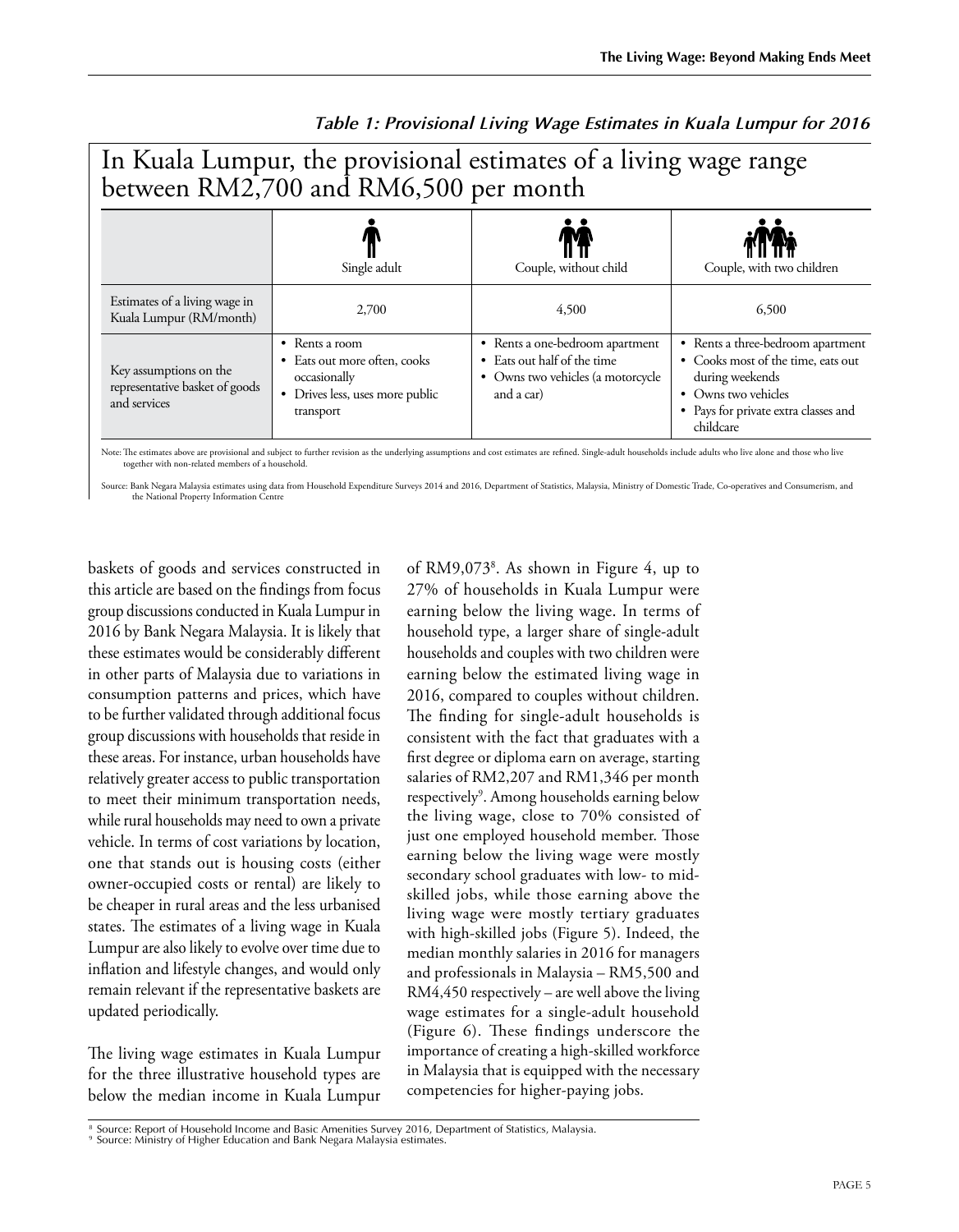*Figure 4: Income Distribution of Households in Kuala Lumpur*



#### *Figure 5: Profile of Households in Kuala Lumpur Earning Below and Above the Living Wage*

Households earning below the living wage were mostly secondary school graduates with low-to mid-skilled jobs



Note: Occupations are categorised by skill level according to the Malaysia Standard Classification of Occupations 2013 (MASCO 2013). High-skilled occupations include managers, professionals, and technicians and associate professionals; mid-skilled occupations include clerical support workers, service and sales workers, skilled agricultural, forestry, livestock and fishery workers, craft and related trades workers, and plant and machine-operators and assemblers; and low-skilled occupations include elementary occupations.

Source: Bank Negara Malaysia estimates using Household Income and Expenditure Survey 2016, Department of Statistics, Malaysia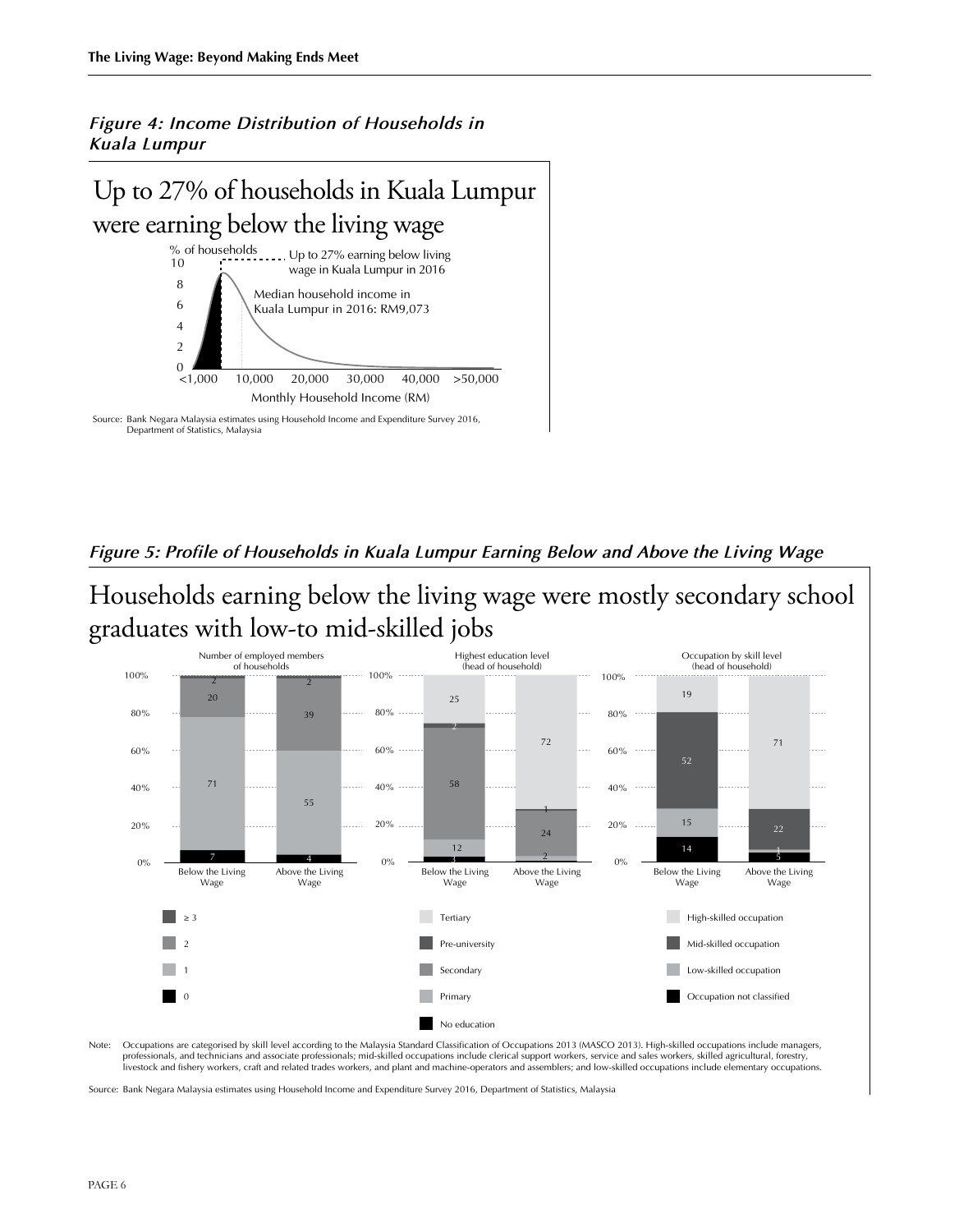*Figure 6: Median Monthly Salaries and Wages in 2016 for High-Skilled Occupations in Malaysia* 

The median monthly salaries for high-skilled occupations are higher than the living wage estimate for a single-adult household in Kuala Lumpur



Source: Salaries & Wages Survey Report Malaysia 2016, Department of Statistics, Malaysia

### **International experiences in operationalising a living wage**

Contemporary living wage movements are often spearheaded by civil society organisations, consisting of unions, community- and faith-based groups, academics, and employers (Heery, Hann and Nash, 2017). They are also often the ones undertaking the estimation of the living wage rate. Formal institutions may also oversee the estimation, as in the case of Europe, where the European Commission funded a project to develop estimates of reference budgets that are necessary to reach an acceptable standard of living<sup>10</sup>.

In Canada, New Zealand, and the UK, civil society organisations play an active role in advocating public and large private employers to voluntarily pay living wages in return for accreditation, which could be in the form of a plaque, the Living Wage trademark, or a listing of the company's name on the Living Wage website. In the US, the living wage was initiated by the public sector, with ordinances being passed in more than 140 cities and counties, aimed at

employees of private businesses that have service contracts with the local governments. Thus, the living wage does not cover low-income workers who are not under the jurisdiction of living wage ordinances. However, the enforcement of living wage ordinances in the US has arguably been weak (Luce,  $2004$ )<sup>11</sup>. In some cities, the ordinances were eventually repealed (Holzer, 2008)12. Like the US, several local governments in South Korea have also established the living wage ordinance for its employees and workers of organisations that are funded by the local governments. While there have been efforts to estimate a living wage especially in the cities, the push for a living wage for private sector employees in Asia has not been as prevalent as in Canada, New Zealand, and the UK13.

## **Macroeconomic and distributional impact of a living wage**

Unlike a minimum wage, the living wage is not widely implemented and has mainly been confined to a few advanced economies. Empirical studies based on US cities<sup>14</sup> found that paying a

<sup>&</sup>lt;sup>10</sup>Further information is available on the European Reference Budgets Network (http://www.referencebudgets.eu/).<br><sup>11</sup>State and federal laws do not require employers to routinely provide details to the government on hours

mate and recentrivation who were committed to repealing the law (Luce, 2004).<br>
<sup>13</sup>Amid the rise in international trade, ethical initiatives in importing countries have led to the promotion of living wage for garment<br>
<sup>13</sup>

workers in exporting countries in Asia (Hirsch and Valadez, 2017).<br>'\*Unsuccessful living wage laws in some cities in the US also provide a control group or counterfactual for estimating the effects of living wage laws.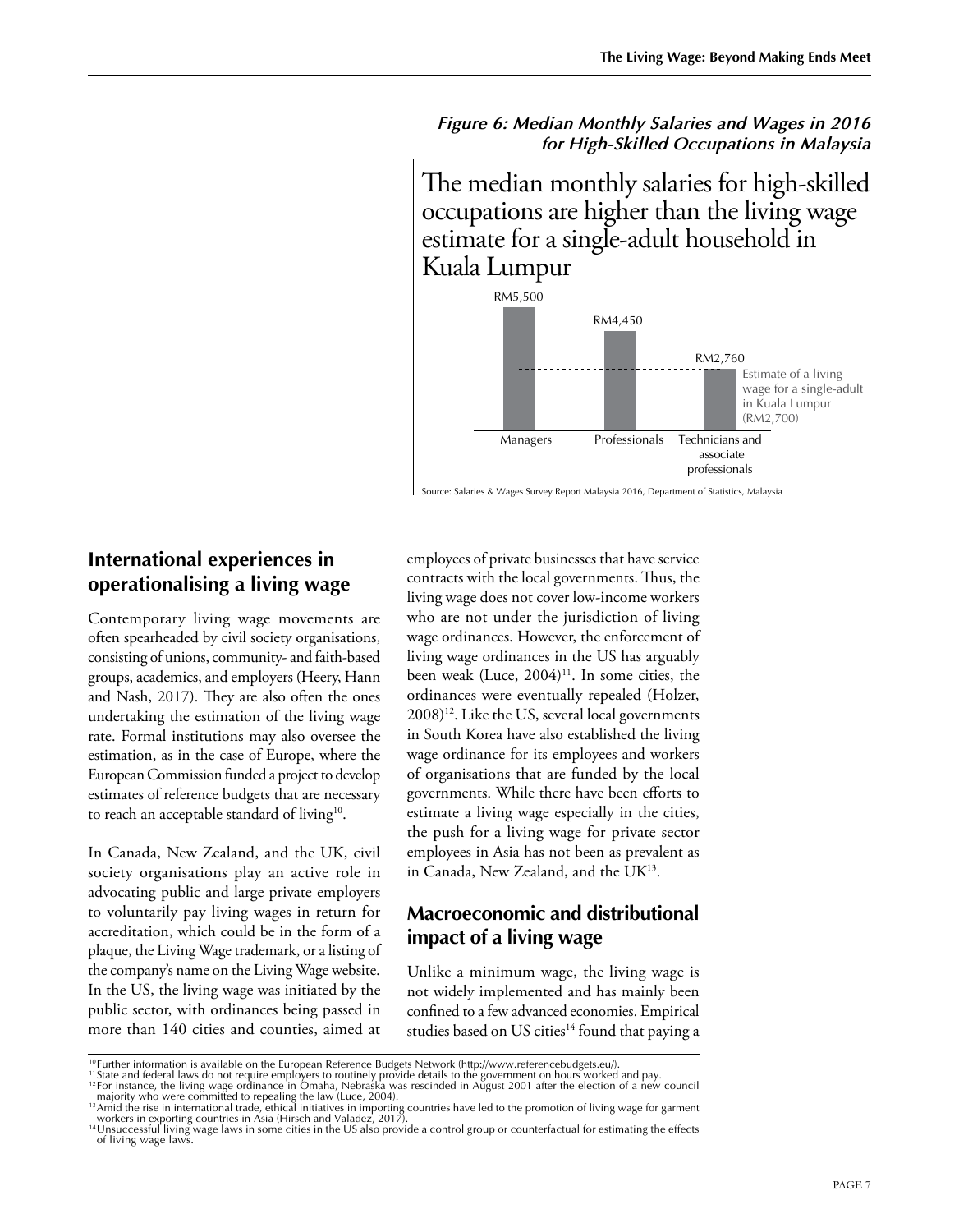living wage brings benefits for both employees and employers<sup>15</sup>. The impact on employment also appears to be more modest than the theoretical predictions of a binding wage floor $16$ .

Nevertheless, it is worth cautioning against broad-brush applications based on the conclusions from these studies. Macroeconomic effects are likely to vary across countries due to differences in labour market characteristics and the prevailing economic environment. Paying a living wage, for example, would be easier during an economic boom, when employers are less compelled to minimise labour costs.

In addition, a living wage could only be effective if it is set at a realistic and sustainable level. It is imperative to carefully derive living wage estimates that balance between ensuring employees can afford a minimum living standard, and the capability of employers to pay wages that commensurate with employees' productivity. Setting a living wage rate that is too high could lead to the risk of employers passing on the additional wage cost to consumers through higher prices of goods and services. Wage pressure on employers could also intensify if high-wage workers insist on maintaining the same wage differential with low-wage workers as before. The benefits of the living wage may be offset if the wage pressure eventually translates to an even faster increase in inflation and cost of living.

Furthermore, the living wage could inadvertently harm the intended beneficiaries in the near term<sup>17</sup>. For instance, employers could respond to the living wage by employing more high-skilled workers at the expense of low-skilled ones, who could be the group of people earning below the living wage, before they could upskill themselves (Hirsch and Valadez, 2017). An environment of strong growth, however, could sustain labour demand and reduce the possibility of labour retrenchment of low-skilled workers.

## **The need for corresponding productivity improvements**

The possibility of adverse outcomes from the implementation of the living wage underscores the importance of a corresponding increase in productivity and movement towards a high-skilled workforce. Productivity improvements and higher value-added output make paying a living wage more affordable for employers, thereby enabling them to sustain the living wage in the long run. A high-productivity, high value-added economy will promote a supportive environment that could mitigate the risks of retrenchment and labour substitution.

The Malaysian economy faces the challenge of modest productivity growth relative to its peers. Based on data from the International Labour Organization, between 2011 and 2017, Malaysia's growth of GDP per person employed – a measure of labour productivity – is only 1.7%, less than half of the average labour productivity growth in upper-middle income economies  $(3.8\%)$ <sup>18</sup>. Persistently weak productivity growth risks lower wage growth, which could ultimately hamper the ability of households to afford at least a minimum acceptable living standard.

The move towards productivity-led wage growth relies on wide-ranging support from all parts of the economy. Governments can foster a conducive environment for employers to improve productivity by ensuring the availability of good institutional support, minimal regulation on productive investment activities, and the affordability of training and higher-level education. Employers can train existing employees and provide incentives for them to upgrade their skills. Higher morale and lower turnover rates that come with the living wage could, in turn, set off a virtuous cycle of higher wages, and higher productivity. Employees need to also recognise the importance of self-improvement to achieve a higher wage level that can sustain a minimum acceptable living standard, and take the initiative to upskill.

<sup>&</sup>lt;sup>15</sup>See Brenner and Luce (2005), Reich et al. (2003), and Sokol et al. (2006).<br><sup>16</sup>See Brenner and Luce (2005), Lester (2011) and London Economics (2009). Theory predicts that a wage floor that exceeds the market wage lev

dollars using purchasing power parity rates. This estimate of average labour productivity growth in 2011-2017 is close to the average<br>based on the labour productivity data published by the Department of Statistics, Malaysi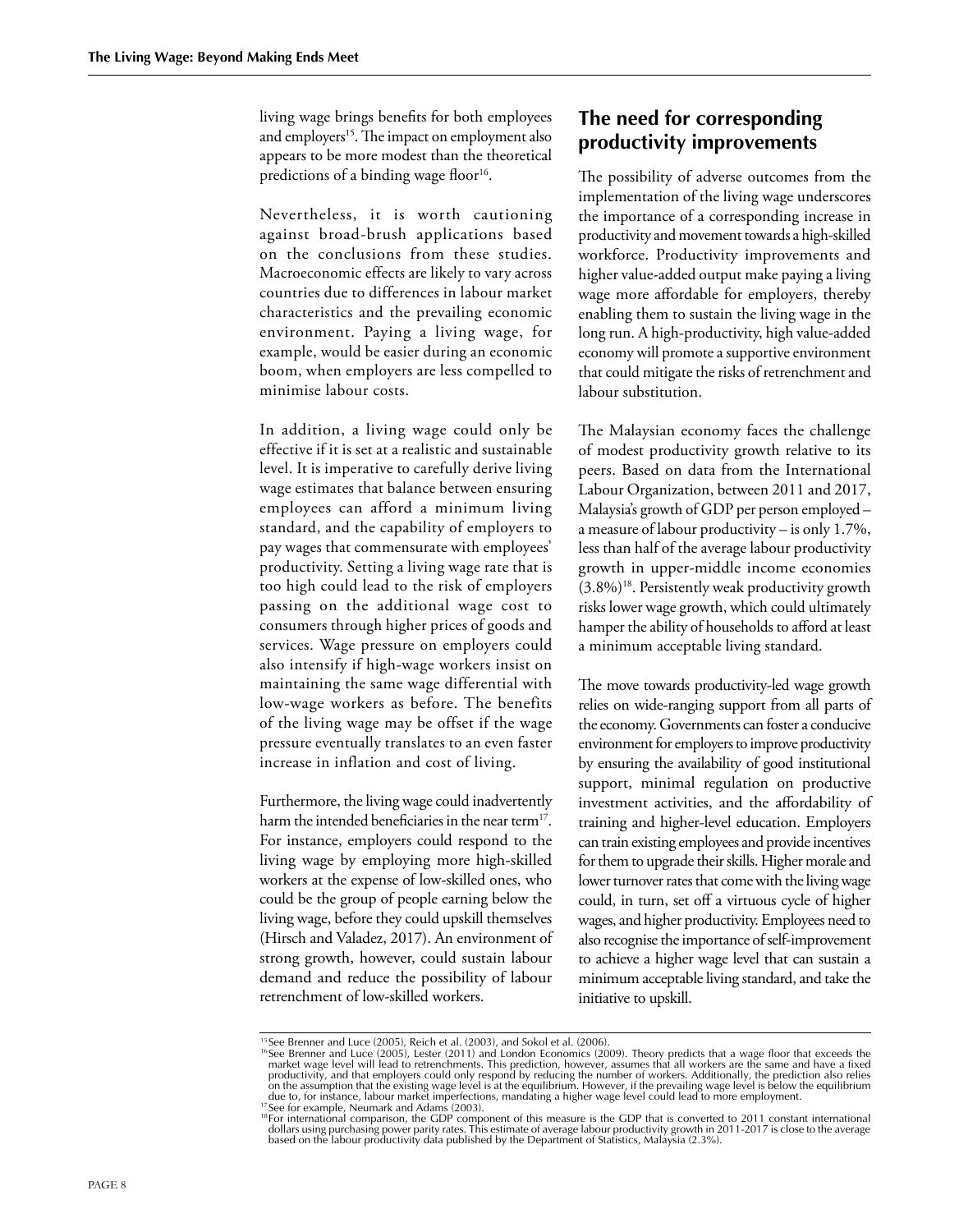#### **Conclusion**

As Malaysia develops into a progressive high-income nation, all segments of society should reap the benefits and not be dislocated in the process. It is thus important that Malaysia overcomes the challenge of modest productivity growth, and strives towards creating highproductivity, high-paying jobs that could afford a minimum acceptable living standard. The living wage can be a tool to potentially inform, challenge, and enhance policies towards that end.

If successfully adopted, the living wage can bring benefits to both employees and employers, with limited negative consequences on the economy. This relies on a few pre-requisites. The living wage estimates have to be representative and reasonable enough to guide employers towards paying fair wages to employees. The living wage also has to be accompanied by greater productivity, and this requires collective effort from employers, employees, civil societies, and the public sector.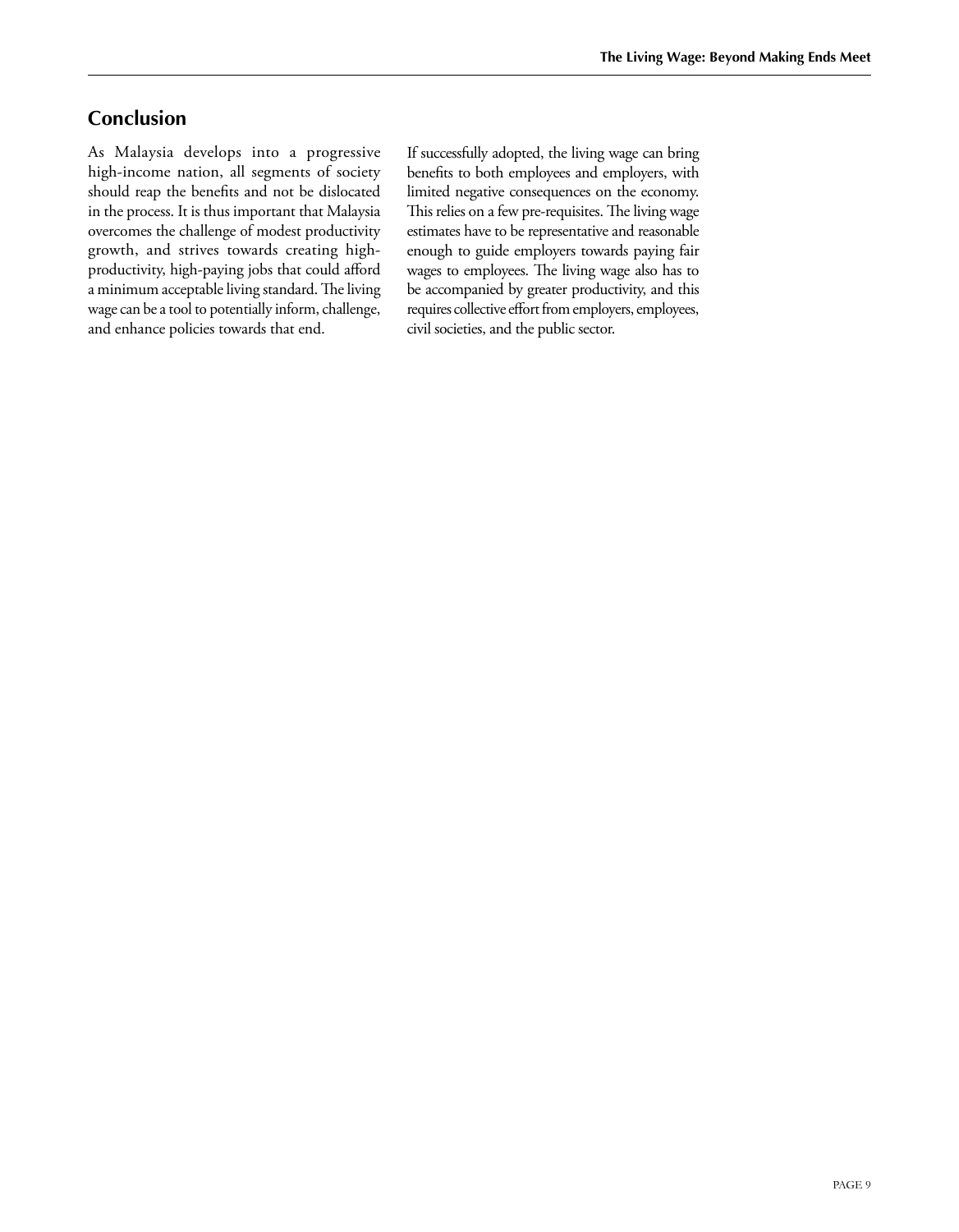#### **References**

Bradshaw, Jonathan, Sue Middleton, Abigail Davis, Nina Oldfield, Noel Smith, Linda Cusworth, and Julie Williams, "A Minimum Income Standard for Britain: What People Think," 2008.

Brenner, Mark and Stephanie Luce, "Living Wage Laws in Practice," *Political Economy Research Institute,* 2005.

Davis, Abigail, Katherine Hill, Donald Hirsch, and Matt Padley, *A Minimum Income Standard for the UK in 2016,* Joseph Rowntree Foundation, 2016.

Department of Statistics, Malaysia, *Report of Household Expenditure Survey 2014,* 2015.

———, *Report of Household Expenditure Survey 2016,* 2017.

———, *Report of Household Income and Basic Amenities Survey 2016,* 2017.

Fairris, David, "The Impact of Living Wages on Employers: A Control Group Analysis of the Los Angeles Ordinance," *Industrial Relations: A Journal of Economy and Society,* 2005, *44.*

Glasmeier, Amy K. and Carey A. Nadeau, "Results from the 2016 Data Update," Retrieved from http://livingwage.mit.edu, 2017.

Heery, Edmund, Deborah Hann, and David Nash, "The Living Wage campaign in the UK," *Employee Relations,* 2017, *39* (6), 800–814.

Hirsch, Donald and Laura Valadez, *The Living Wage,* Agenda Publishing, 2017.

Holzer, Harry J., "Living Wage Laws: How Much Do (Can) They Matter?," IZA Discussion Papers 3781, Institute for the Study of Labour (IZA), 2008.

IHS Markit, "Living Wage Research for KPMG - 2017 Report," Technical Report, KPMG, 2017.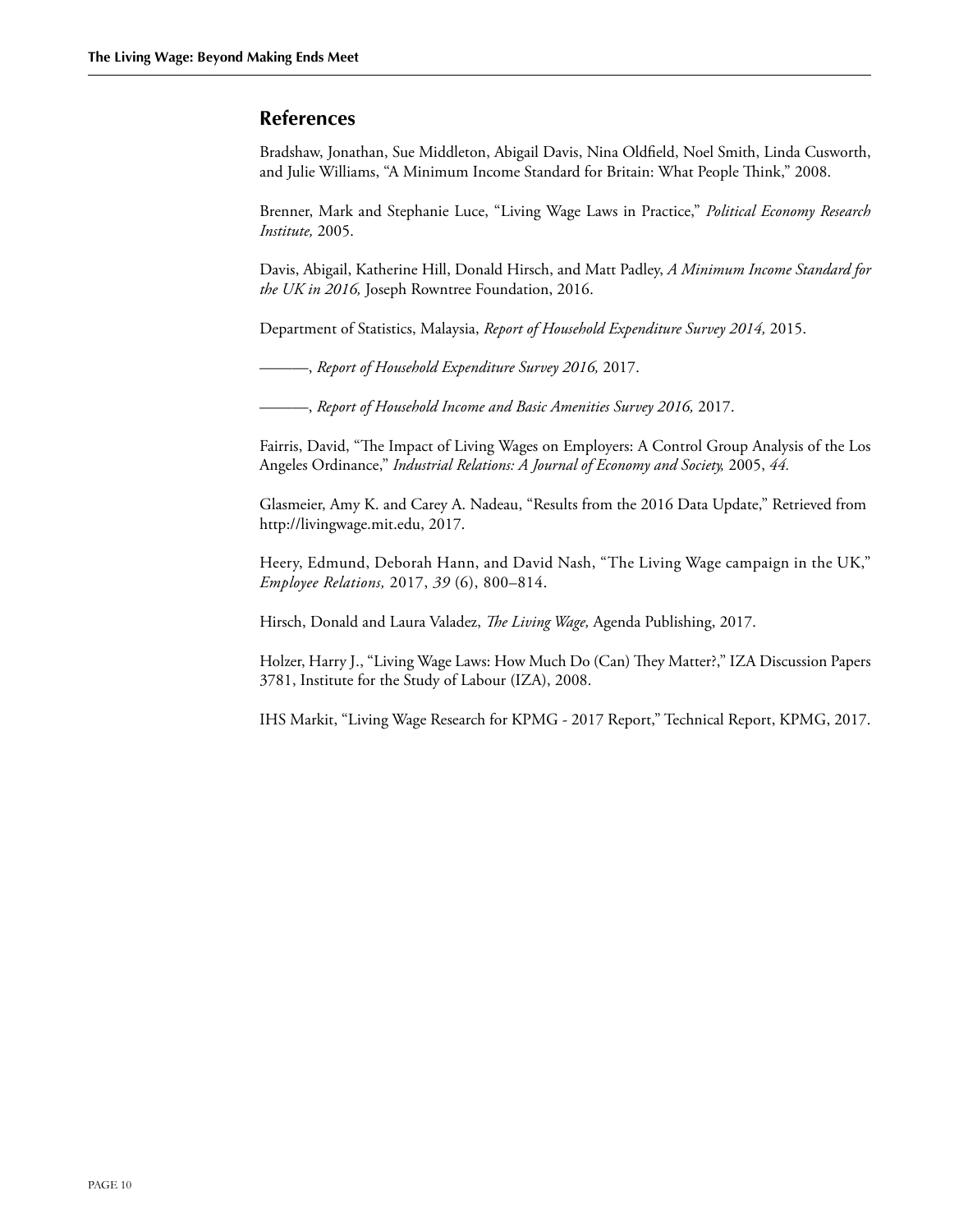International Labour Organization, "General Survey on Minimum Wage Systems," International Labour Conference 103rd Session, 2014.

Lemos, Sara, "A Survey of the Effects of the Minimum Wage on Prices," *Journal of Economic Surveys,*  2008, *22* (1), 187–212.

Lester, T. William, "The Impact of Living Wage Laws on Urban Economic Development Patterns and the Local Business Climate: Evidence From California Cities," *Economic Development Quarterly,*  2011, *25* (3), 237–254.

Living Wage Aotearoa New Zealand, http://www.livingwage.org.nz/. Accessed: 2 January, 2018.

Living Wage Canada, http://www.livingwagecanada.ca/. Accessed: 2 January, 2018.

Living Wage Foundation United Kingdom, http://www.livingwage.org.uk/. Accessed: 2 January, 2018.

London Economics, "An Independent Study of the Business Benefits of Implementing a Living Wage Policy in London," *Final Report for GLA Economics,* 2009.

Luce, S., *Fighting for a Living Wage,* Cornell University Press, 2004.

Neumark, David and Scott Adams, "Do Living Wage Ordinances Reduce Urban Poverty?," *Journal of Human Resources,* 2003, *38* (3).

Reich, Michael, Peter Hall, and Ken Jacobs, "Living Wage Policies at the San Francisco Airport: Impacts on Workers and Businesses," *Industrial Relations: A Journal of Economy and Society,* 2005, *44* (1), 106–138.

Sokol, Martin, Jane Wills, Jeremy Anderson, Marg Buckley, Yara Evans, Claire Frew, and Paula Hamilton, "The Impact of Improved Pay and Conditions on Low-Paid Urban Workers," *The Case of the Royal London Hospital, Queen Mary College, London,* 2006.

Wadsworth, Jonathan, "Did the National Minimum Wage Affect UK Prices?," *Fiscal Studies,* 2010, *31* (1), 81–120.